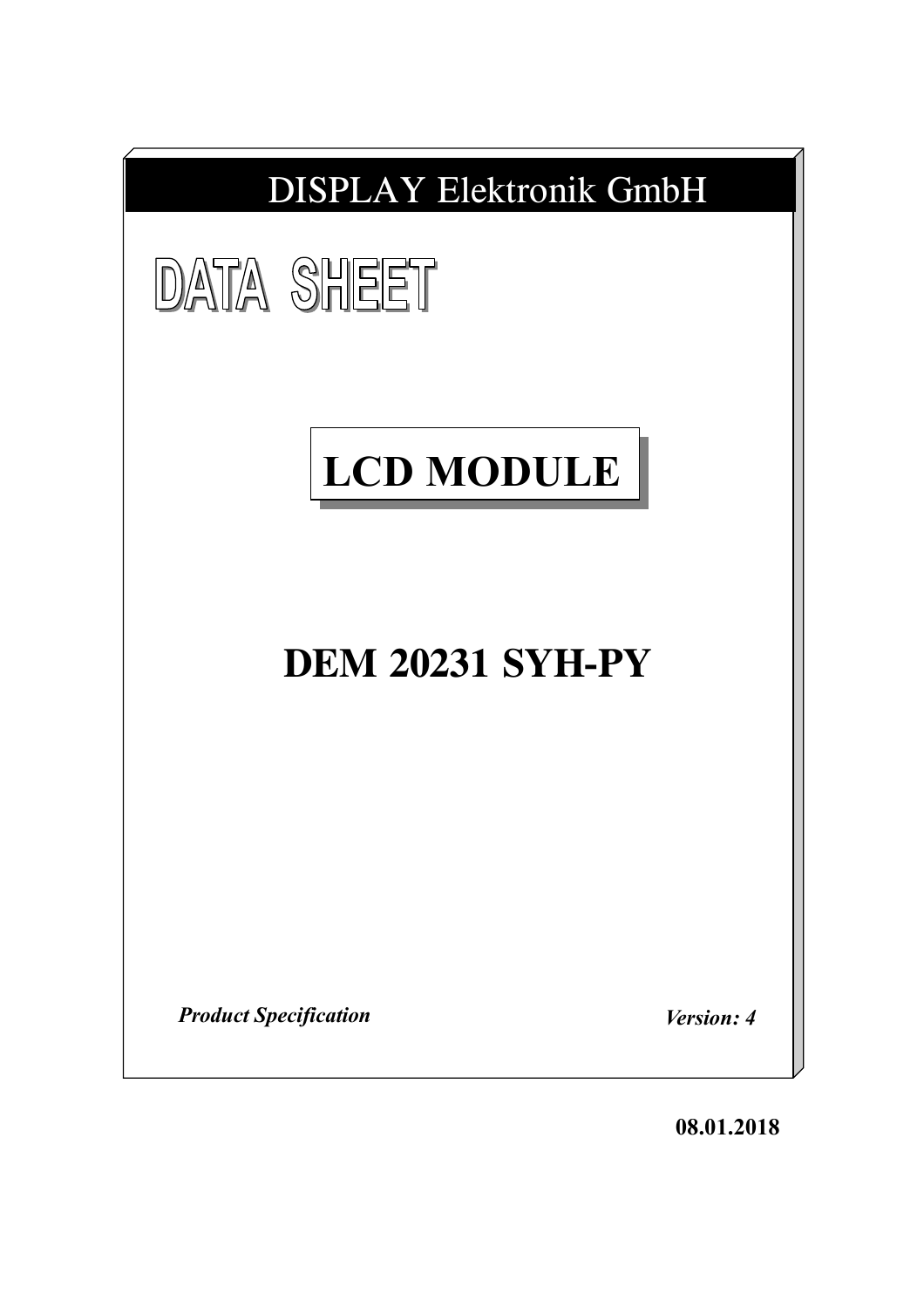## GENERAL SPECIFICATION

# MODULE NO. : DEM 20231 SYH-PY

CUSTOMER P/N

| <b>VERSION NO.</b> | <b>CHANGE DESCRIPTION</b>     | <b>DATE</b> |
|--------------------|-------------------------------|-------------|
|                    | Original Version              | 14.02.2001  |
|                    | Change LCD Driver IC          | 08.07.2008  |
| 2                  | <b>Change PCB Description</b> | 24.11.2008  |
| 3                  | <b>Add Version</b>            | 02.08.2011  |
| $\overline{4}$     | Change Maximum Parameter      | 08.01.2018  |
|                    |                               |             |
|                    |                               |             |
|                    |                               |             |
|                    |                               |             |
|                    |                               |             |
|                    |                               |             |

PREPARED BY: PS DATE: 08.01.2018

APPROVED BY: MH DATE: 08.01.2018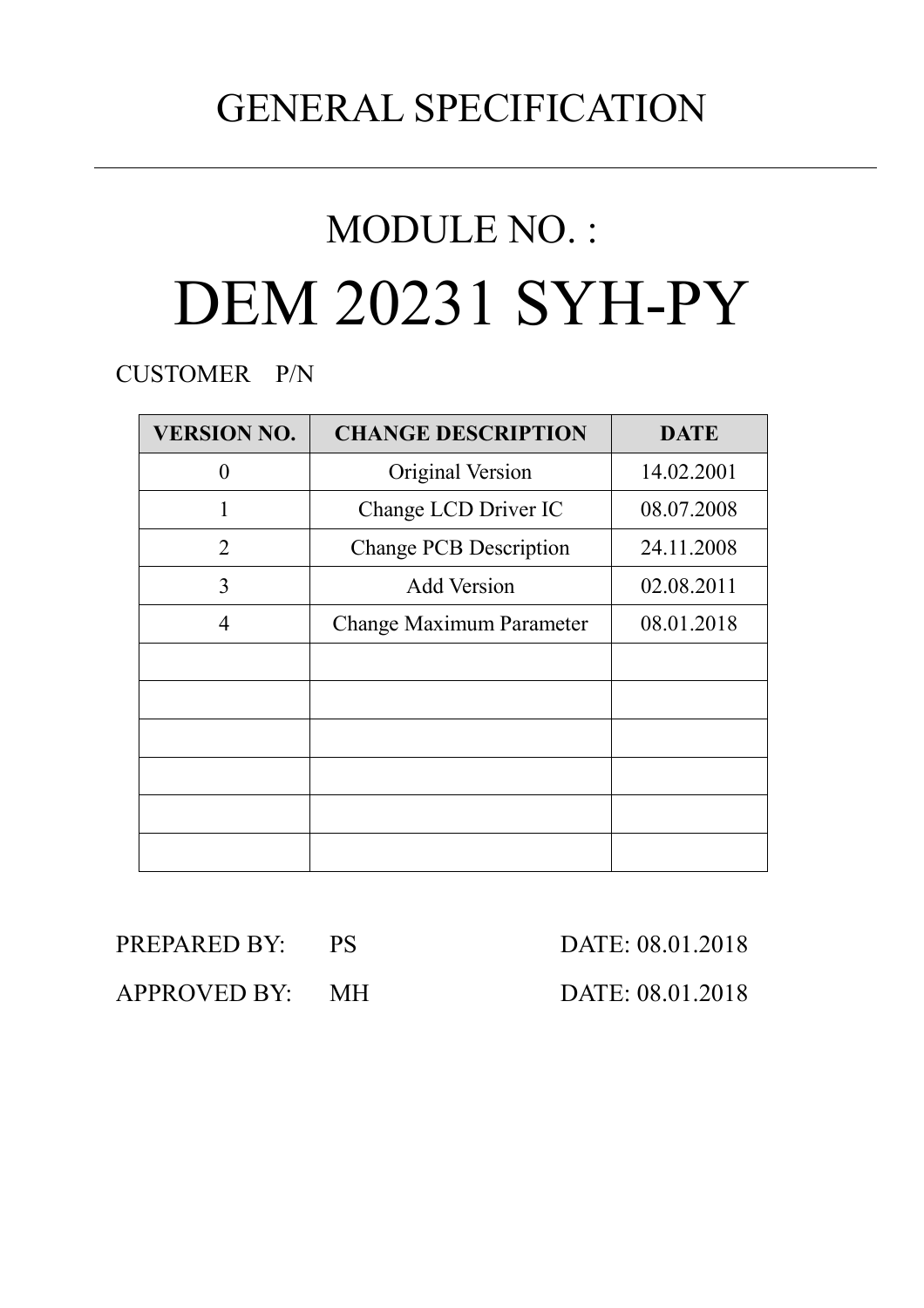### **CONTENTS**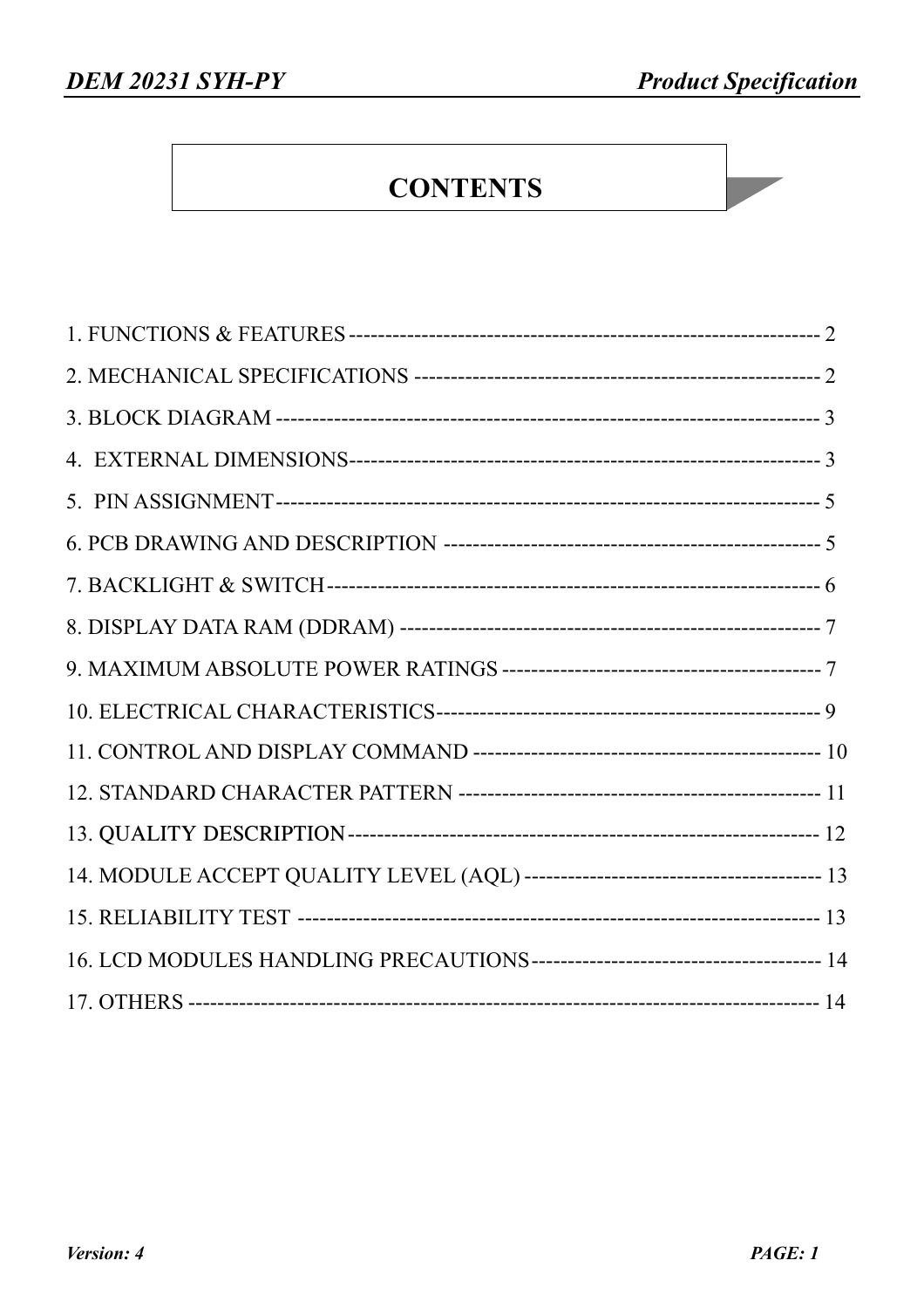### *DEM 20231 SYH-PY Product Specification*

### **1. FUNCTIONS & FEATURES**

| <b>MODULE NAME</b>                       |  | <b>REMARK</b>                                     |  |  |  |  |  |  |
|------------------------------------------|--|---------------------------------------------------|--|--|--|--|--|--|
| <b>DEM 20231 SYH-PY</b>                  |  | STN Yellow Green Transflective Positive Mode      |  |  |  |  |  |  |
|                                          |  |                                                   |  |  |  |  |  |  |
| Viewing Direction                        |  | : 6 O'clock                                       |  |  |  |  |  |  |
| Driving Scheme                           |  | : $1/16$ Duty Cycle, $1/5$ Bias                   |  |  |  |  |  |  |
| Power Supply Voltage                     |  | $: 5.0$ Volt (typ.)                               |  |  |  |  |  |  |
| <b>VLCD</b> Adjustable for Best Contrast |  | : 4.5 Volt (typ.)                                 |  |  |  |  |  |  |
| <b>Backlight Color</b>                   |  | : LED, Lightbox, Yellow Green                     |  |  |  |  |  |  |
| Display Format                           |  | : 20 x 2 Characters (5x8 Dots, Format: 208 Kinds) |  |  |  |  |  |  |
| <b>Internal Memory</b>                   |  | : CGROM (10,080 Bits)                             |  |  |  |  |  |  |
|                                          |  | : CGRAM $(64 \times 8 \text{ bits})$              |  |  |  |  |  |  |
|                                          |  | : DDRAM (80 x 8 Bits for Digits)                  |  |  |  |  |  |  |
| <b>CGROM</b>                             |  | : CGROM of the ST7066-0A-B                        |  |  |  |  |  |  |
| Interface                                |  | : Easy Interface with a 4-bit or 8-bit MPU        |  |  |  |  |  |  |

### **2. MECHANICAL SPECIFICATIONS**

| Module Size |  |
|-------------|--|
|             |  |

- Character Pitch : 3.70 x 5.95 mm
- Character Size  $: 3.20 \times 5.55$  mm
- Character Font : 5 x 8 Dots
- 
- $\bullet$  Dot Pitch : 0.65 x 0.70 mm

 $: 116.00 \times 37.00 \times 12.00$  mm

- 
- 
- 
- $\bullet$  Dot Size : 0.60 x 0.65 mm
	-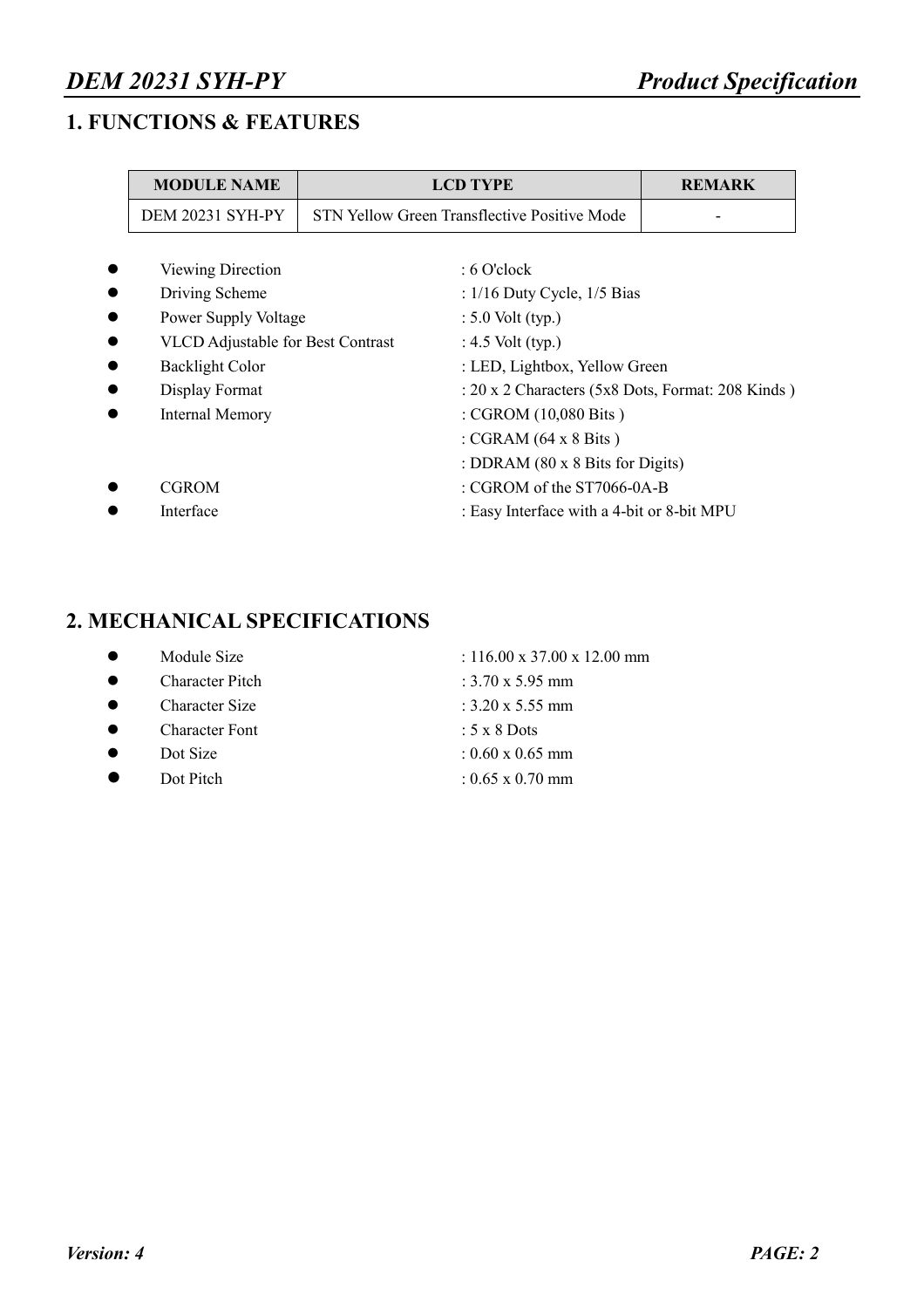#### **3. BLOCK DIAGRAM**



### 4. EXTERNAL DIMENSIONS ( $\oplus \oplus$  unit: mm)



2.All material comply with RoHs; 3.□:Critical dimension.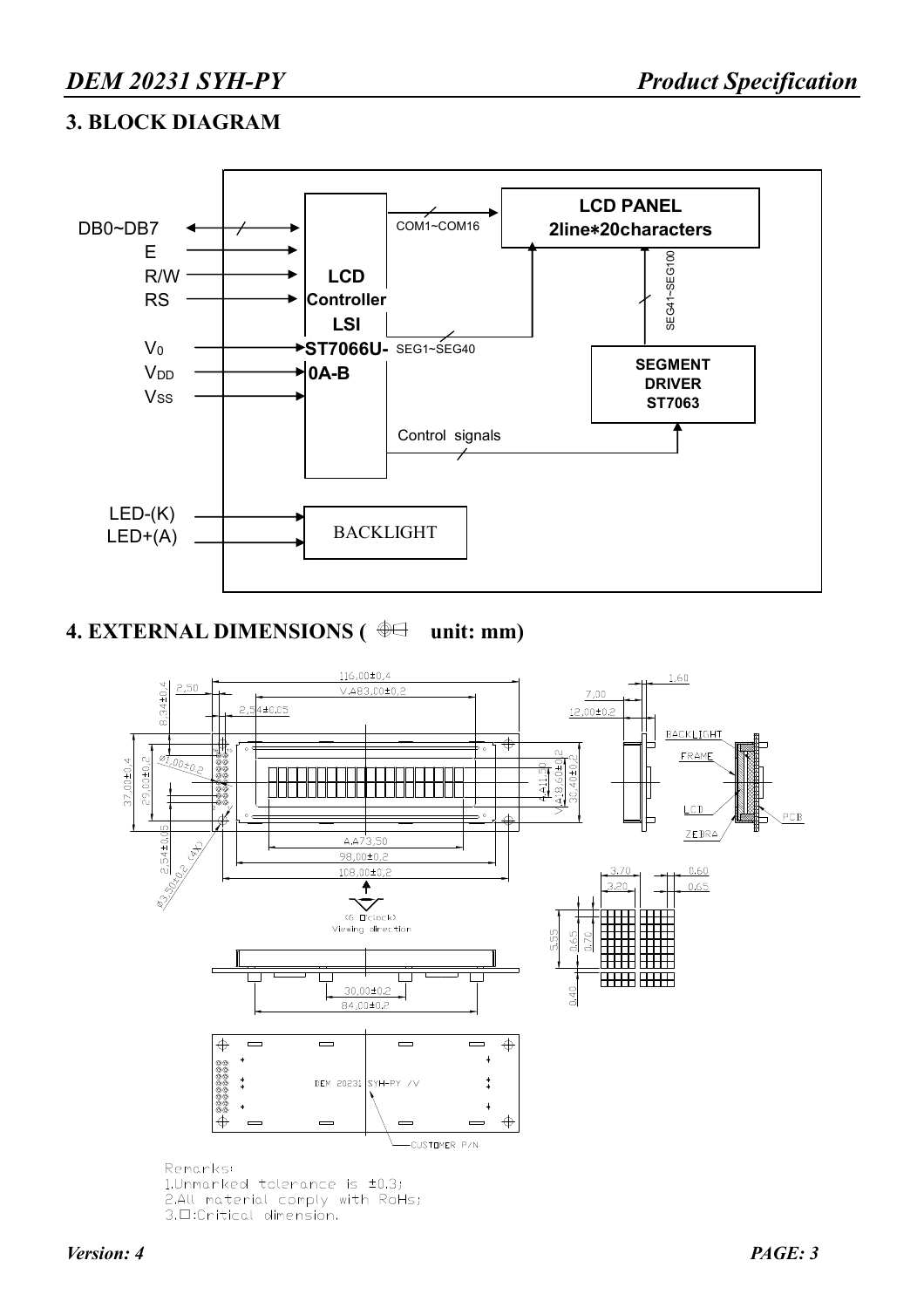### **5. PIN ASSIGNMENT**

| Pin No.        | <b>Symbol</b>    | <b>Function</b>                                                                                                                                                      |
|----------------|------------------|----------------------------------------------------------------------------------------------------------------------------------------------------------------------|
|                | <b>VSS</b>       | Ground terminal of module                                                                                                                                            |
| $\overline{2}$ | <b>VDD</b>       | Supply terminal of module $+5$ V                                                                                                                                     |
| 3              | $V_{0}$          | Power Supply for LCD                                                                                                                                                 |
| 4              | <b>RS</b>        | Register Select $RS = 0$ (Instruction Register); $RS = 1$ (Data<br>Register)                                                                                         |
| 5              | R/W              | Read / Write $R/W = 1$ (Read); $R/W = 0$ (Write)                                                                                                                     |
| 6              | E                | Enable                                                                                                                                                               |
| 7              | D <sub>B</sub> 0 |                                                                                                                                                                      |
| 8              | DB1              |                                                                                                                                                                      |
| 9              | DB <sub>2</sub>  |                                                                                                                                                                      |
| 10             | DB <sub>3</sub>  | Bi-directional Data Bus, Data Transfer is performed is once, thru DB0~DB7, in                                                                                        |
| 11             | DB4              | the case of interface data. Length is 8-bits; and twice, thru DB4~DB7 in the case<br>of interface data length is 4-bits. Upper four bits first then lower four bits. |
| 12             | DB <sub>5</sub>  |                                                                                                                                                                      |
| 13             | DB <sub>6</sub>  |                                                                                                                                                                      |
| 14             | DB7              |                                                                                                                                                                      |
| 15             | $LED-(K)$        |                                                                                                                                                                      |
| 16             | $LED+(A)$        | LED power supply terminals.                                                                                                                                          |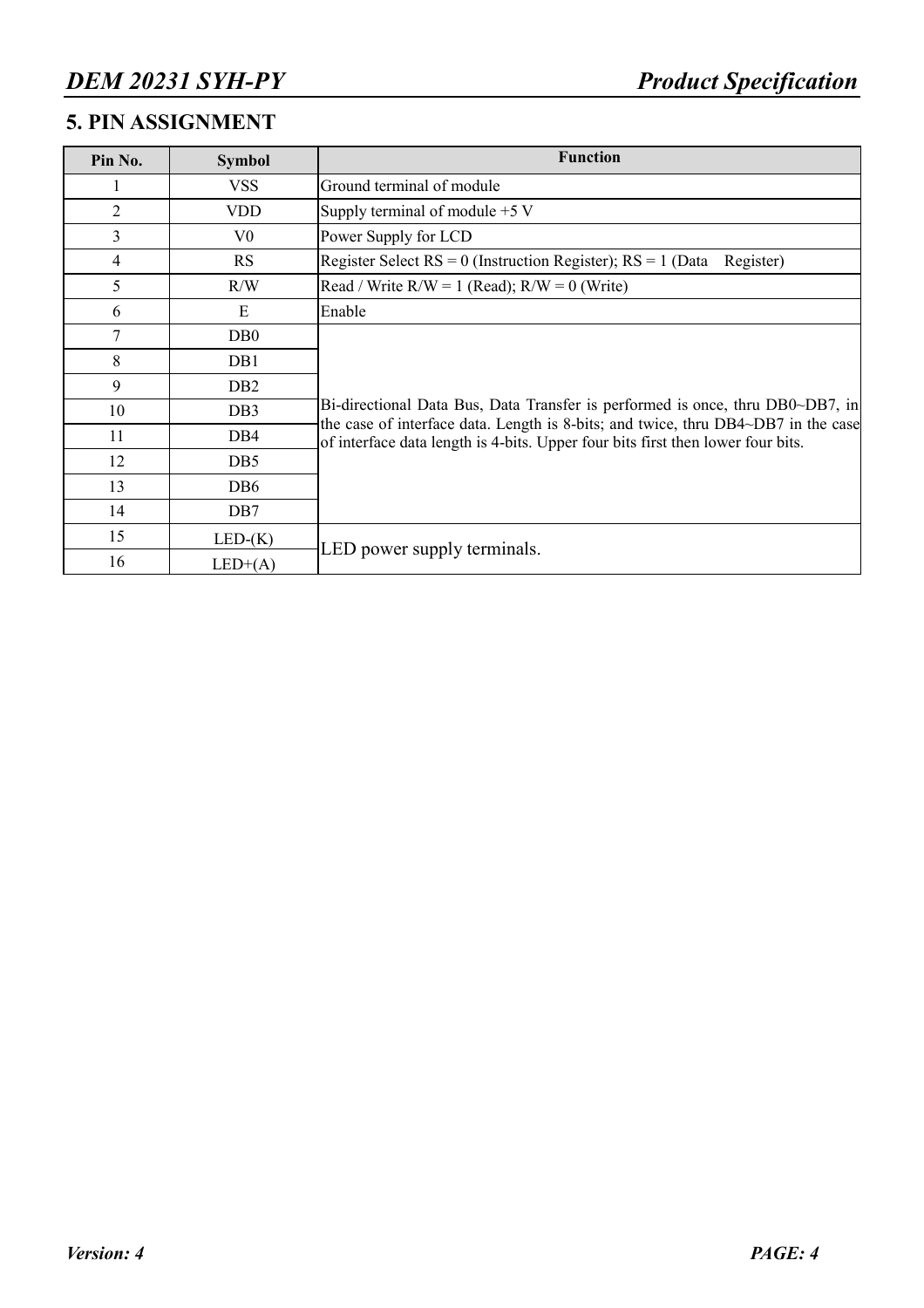#### **6. PCB DRAWING AND DESCRIPTION**



Note: The part no. DEM20231 is printed on the PCB.

#### **DESCRIPTION:**

#### **6-1-1.The polarity of the pin 15 and the pin 16:**

|             |             | <b>LED</b> Polarity |         |  |  |  |
|-------------|-------------|---------------------|---------|--|--|--|
| J3, J5      | J2, J4      | 15 Pin              | 16 Pin  |  |  |  |
| Each open   | Each closed | Anode               | Cathode |  |  |  |
| Each closed | Each open   | Cathode             | Anode   |  |  |  |

Note: In application module,  $J2 = J4 =$  open and  $J3 = J5 =$ closed

#### **6-1-2. The metal-bezel should be on ground when the J1 is solder-Bridge.**

Note: In application module, J1=closed

#### **6-1-3.The LED resistor should be bridged when the J6 is solder-Bridge.**

Note: In application module, J6=open

#### **6-1-4.The R7 and the R8 are the LED resistor.**

Note: In application module, R7=12 Ohm

#### **6-1-5. The mounting holes are set on ground when J7 is closed.**

Note: on application module, J7=closed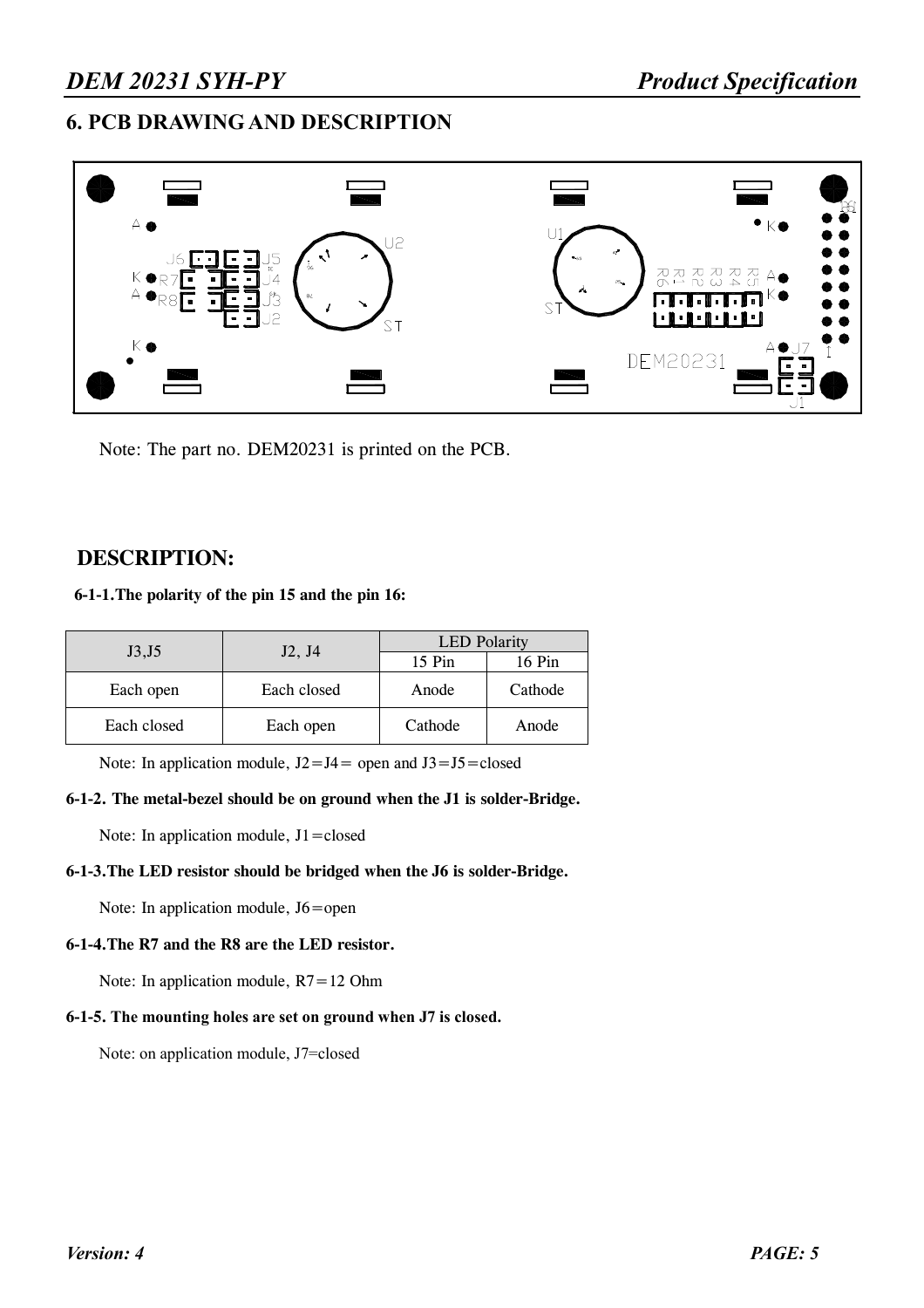### *DEM 20231 SYH-PY Product Specification*

### **7. BACKLIGHT & SWITCH (Ta=-20°C ~ +70°C)**

|                     | SYMBOL                | – MIN. | TYP.   |        |      | MAX UNIT CONDITIONS                 |
|---------------------|-----------------------|--------|--------|--------|------|-------------------------------------|
| Forward Voltage     | Vf                    |        | 4.1    | 4.6    | V    | $If = 20*2 mA$                      |
| Forward Current     | $\perp$ f             |        | $20*2$ | $40*2$ | mA   |                                     |
| Power Disdipation   | P <sub>d</sub>        |        | 0.164  |        | W    | $If = 20*2 mA$                      |
| Reverse Voltage     | $V_{R}$               |        | 5.0    |        |      |                                     |
| Reverse Current     | IR                    |        | 0.1    |        | mA   | VR=5V Each chip                     |
| Luminous Uniformity | $\Delta\Gamma$ $\vee$ | 70     |        |        | $\%$ | $If = 20*2$ mA                      |
| Luminous Intensity  | Ιv                    | 25     | 30     |        |      | $cd/m^{2}$ If=20*2 mA               |
| Emission Wavelength | $\lambda_{\rm P}$     | 569    | 572    | 575    | nm   | $I_f = 10$ mA<br>$Ta = 25^{\circ}C$ |

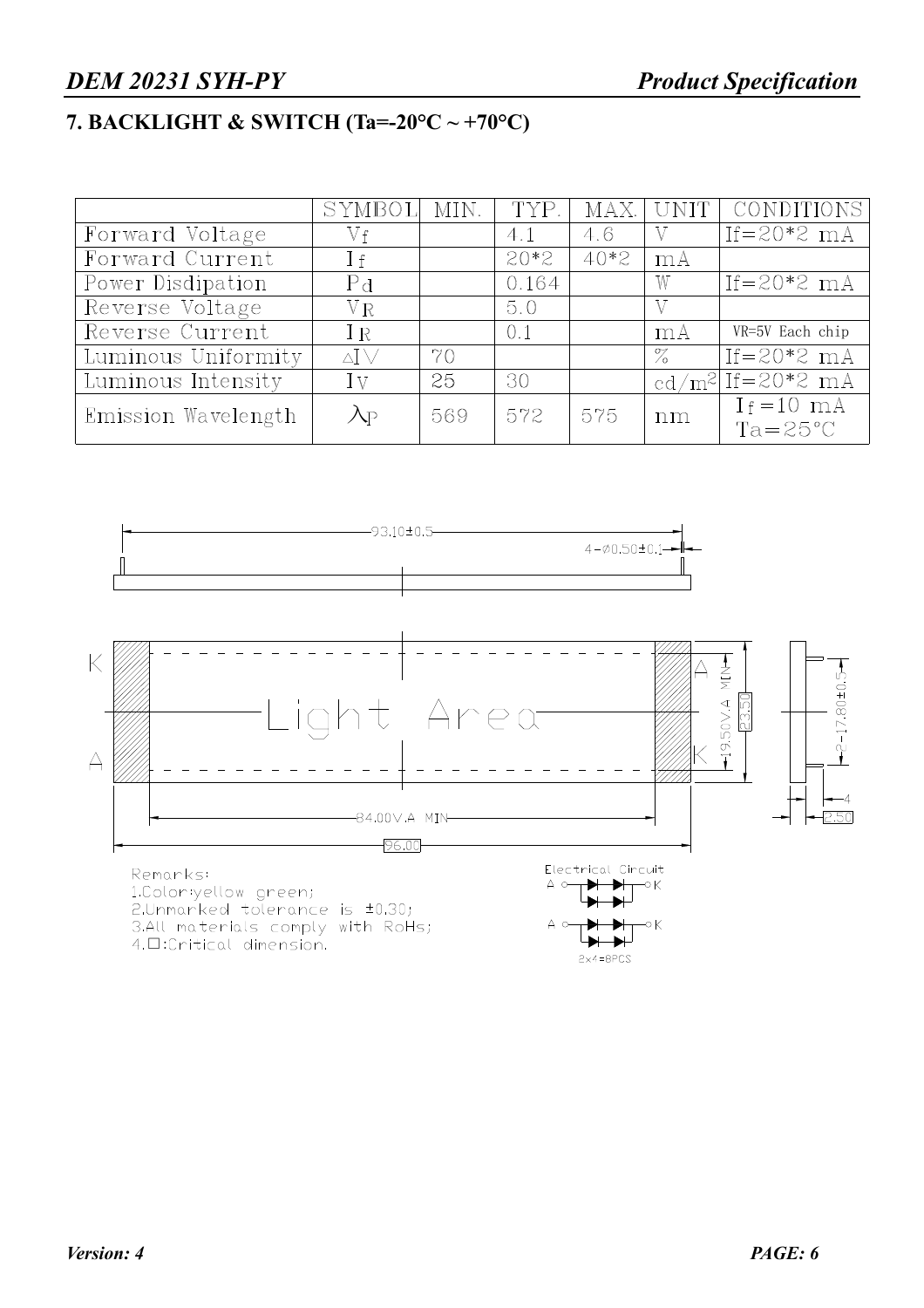### **8. DISPLAY DATA RAM (DDRAM)**

|                                                                         |  |  |  |  |  |  |  |  |  |  |  | 1 2 3 4 5 6 7 8 9 10 11 12 13 14 15 16 17 18 19 20 -- Display position                 |  |  |
|-------------------------------------------------------------------------|--|--|--|--|--|--|--|--|--|--|--|----------------------------------------------------------------------------------------|--|--|
|                                                                         |  |  |  |  |  |  |  |  |  |  |  | FIRST LINE 00 01 02 03 04 05 06 07 08 09 04 0B 0C 0D 0E 0F 10 11 12 13 - DDRAM Address |  |  |
| SECOND LINE 40 41 42 43 44 45 46 47 48 49 44 4B 4C 4D 4E 4F 50 51 52 53 |  |  |  |  |  |  |  |  |  |  |  |                                                                                        |  |  |

### **9. MAXIMUM ABSOLUTE POWER RATINGS (Ta=25°C)**

| <b>Item</b>                  | <b>Symbol</b> | <b>Standard value</b>         | Unit |
|------------------------------|---------------|-------------------------------|------|
| Power Supply Voltage (1)     | $\rm V_{DD}$  | $-0.3 \rightarrow +6.0$       | V    |
| Power Supply Voltage (2)     | $V_{LCD}$     | $V_{DD}$ -10.0~ $V_{DD}$ +0.3 | V    |
| Input Voltage                | $\rm V_{IN}$  | $-0.3 \sim V_{DD}+0.3$        |      |
| <b>Operating Temperature</b> | Topr          | $-20 \rightarrow 70$          |      |
| Storage Temperature          | Tstg          | $-25 \rightarrow 75$          |      |

**\***Voltage greater than above may damage to the Circuit.

 $VDD>V1>V2>V3>V3>V4>V5$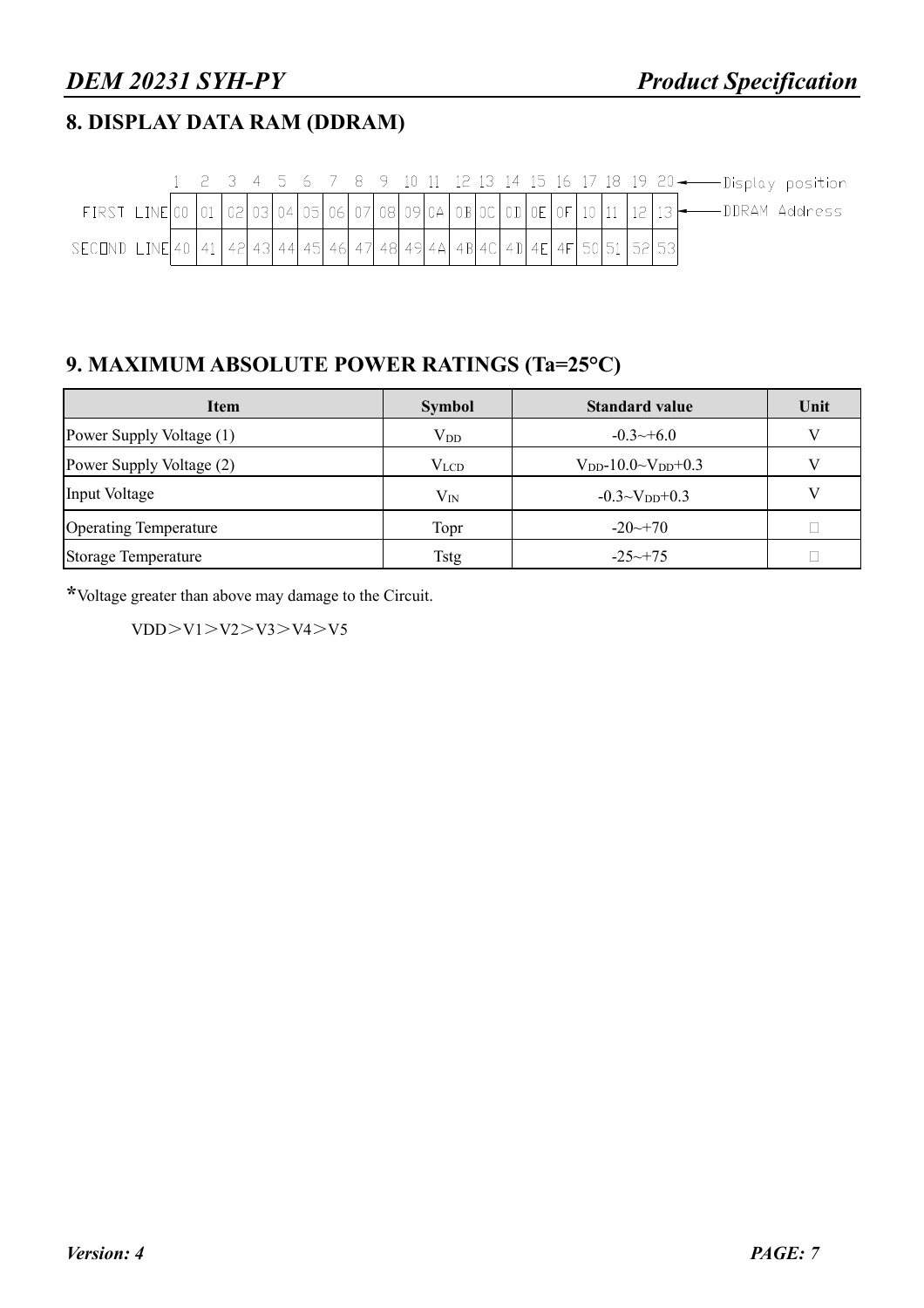### **10. ELECTRICAL CHARACTERISTICS**

#### **10-1 DC Characteristics (VDD=4.5V~5.5V, Ta=-20~+70℃)**

|                            |               |            | <b>Standard Value</b> |            | <b>Test</b>         |      |
|----------------------------|---------------|------------|-----------------------|------------|---------------------|------|
| <b>Item</b>                | <b>Symbol</b> | <b>MIN</b> | TYP                   | <b>MAX</b> | <b>Condition</b>    | Unit |
| <b>Operating Voltage</b>   | $\rm V_{DD}$  | 4.5        |                       | 5.5        |                     |      |
| Supply Current             | $\text{In}$   | $---$      | 0.35                  | 0.6        | VDD=5V,fosc=270kHz  | mA   |
| <b>LCD</b> Driving Voltage | VLCD          | 3.0        | 4.5                   | 7.0        | VDD-V5 $(1/5$ Bias) |      |

#### **10-2 AC Characteristics (VDD=4.5V~5.5V, Ta=-20~+70°C)**

#### **10-2-1 Write Mode (Writing Data from MPU to Module)**

| Characteristic            | <b>Symbol</b> | Min          | <b>Type</b> | <b>Max</b> | Unit | <b>Test PIN</b> |  |
|---------------------------|---------------|--------------|-------------|------------|------|-----------------|--|
| E Cycle Time              | $t_{\rm C}$   | 1200         |             |            | ns   | E               |  |
| E Rise Time               | $t_{R}$       |              |             | 25         | ns   | E               |  |
| E Fall Time               | $t_F$         |              |             | 25         | ns   | E               |  |
| E Pulse width (High, Low) | tw            | 140          |             | ---        | ns   | E               |  |
| R/W and RS Set-up Time    | $t_{\rm SU1}$ | $\mathbf{0}$ |             |            | ns   | R/W, RS         |  |
| R/W and RS Hold Time      | $t_{H1}$      | 10           |             | ---        | ns   | R/W, RS         |  |
| Data Set-up Time          | $t_{\rm SU2}$ | 40           |             | ---        | ns   | $DB0\neg DB7$   |  |
| Data Hold Time            | $t_{H2}$      | 10           |             |            | ns   | $DB0\neg DB7$   |  |

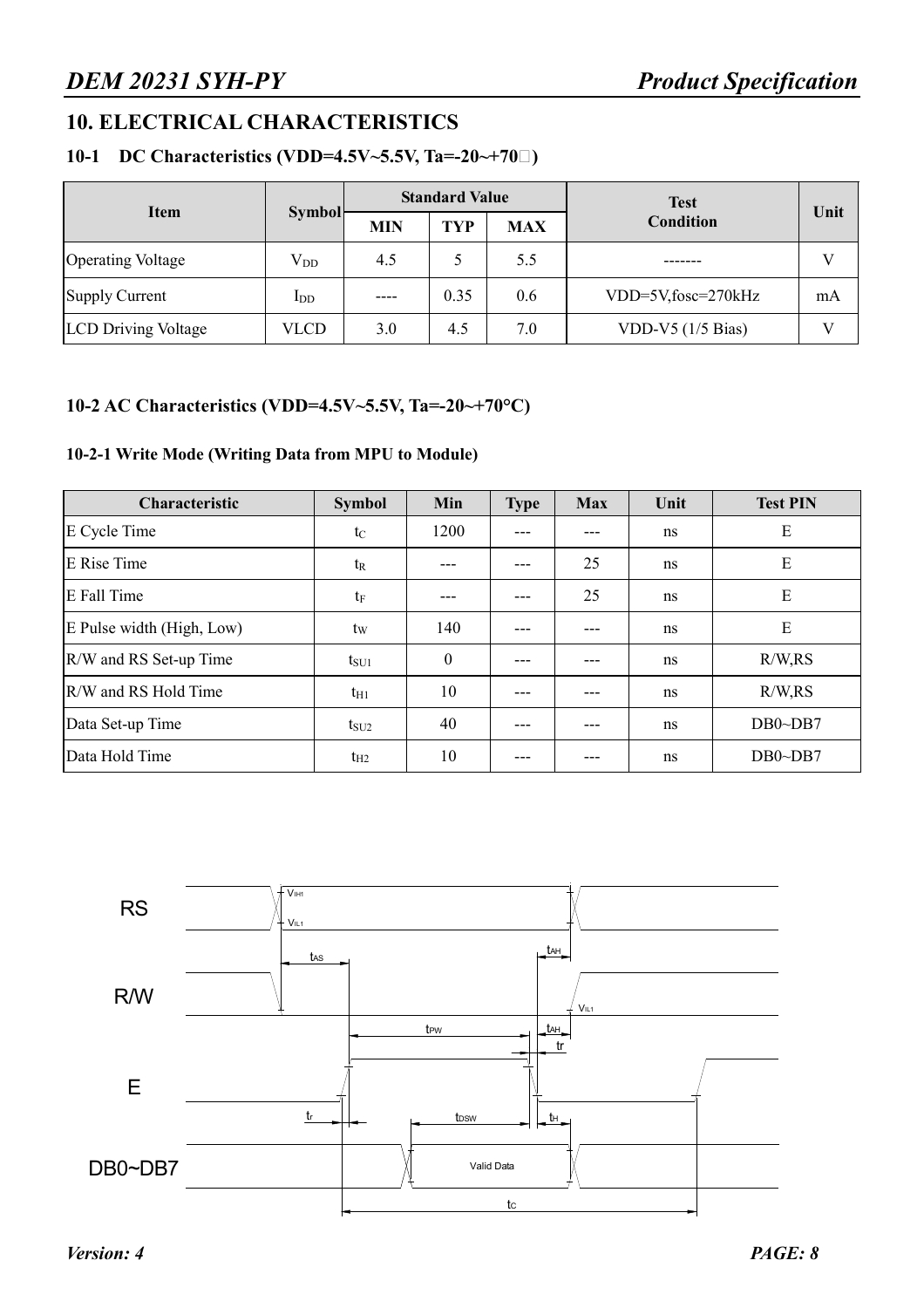#### **10-2-2 Read Mode (Reading Data from Module to MPU)**

| Characteristic            | <b>Symbol</b>  | Min          | <b>Type</b> | <b>Max</b> | Unit | <b>Test PIN</b> |  |
|---------------------------|----------------|--------------|-------------|------------|------|-----------------|--|
| E Cycle Time              | $t_{\rm C}$    | 1200         |             |            | ns   | E               |  |
| E Rise Time               | t <sub>R</sub> |              |             | 25         | ns   | E               |  |
| E Fall Time               | $t_{\rm F}$    |              |             | 25         | ns   | E               |  |
| E Pulse width (High, Low) | tw             | 140          |             |            | ns   | E               |  |
| R/W and RS Set-up Time    | $t_{\rm SU}$   | $\mathbf{0}$ |             |            | ns   | R/W, RS         |  |
| R/W and RS Hold Time      | $t_{\rm H}$    | 10           |             |            | ns   | R/W, RS         |  |
| Data Output Delay Time    | $t_{D}$        |              |             | 100        | ns   | $DB0\neg DB7$   |  |
| Data Hold Time            | $t_{DH}$       | 10           |             |            | ns   | $DB0\neg DB7$   |  |

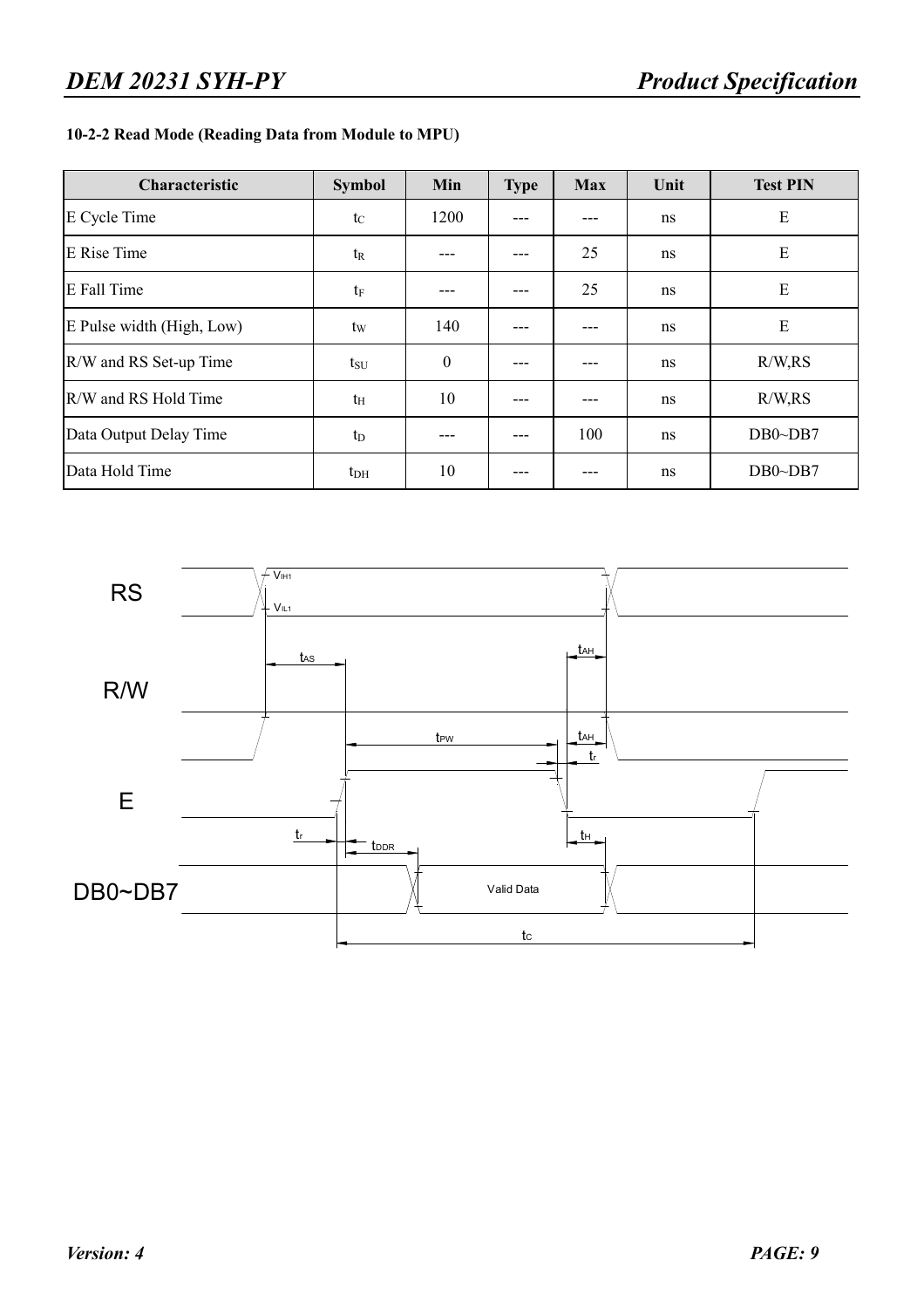### **11. CONTROL AND DISPLAY COMMAND**

| Command                       | <b>RS</b>        | R/W              |                  | DB7 DB6 DB5 DB4 |                |                | DB3            | D <sub>B2</sub> | DB1            | D <sub>B</sub> <sub>0</sub> | <b>Execution</b> time<br>$(fose=270KHz)$ | Remark                                                                                                                                    |  |  |  |
|-------------------------------|------------------|------------------|------------------|-----------------|----------------|----------------|----------------|-----------------|----------------|-----------------------------|------------------------------------------|-------------------------------------------------------------------------------------------------------------------------------------------|--|--|--|
| Clear<br>Display              | $\Omega$         | $\theta$         | $\theta$         | $\theta$        | $\theta$       | $\Omega$       | $\theta$       | $\Omega$        | $\theta$       | $\mathbf{1}$                | 1.52ms                                   | Write"20H" to DDRAM. And set<br>DDRAM address to "00H" from AC                                                                            |  |  |  |
| Return home                   | $\theta$         | $\theta$         | $\theta$         | $\theta$        | $\theta$       | $\theta$       | $\theta$       | $\theta$        | $\mathbf{1}$   | $\mathbf x$                 | 1.52ms                                   | Set DDRAM address to "00H" from AC<br>and return cursor to its original position if<br>shifted. The contents of DDRAM are not<br>changed. |  |  |  |
| Entry mode<br>Set             | $\theta$         | $\theta$         | $\theta$         | $\theta$        | $\theta$       | $\theta$       | $\theta$       | $\mathbf{1}$    | I/D            | S                           | 37us                                     | Sets cursor move direction and specifies<br>display shift. These operations<br>are<br>performed during data write and read.               |  |  |  |
| Display<br>on/off<br>control  | $\boldsymbol{0}$ | $\boldsymbol{0}$ | $\boldsymbol{0}$ | $\mathbf{0}$    | $\mathbf{0}$   | $\mathbf{0}$   | $\mathbf{1}$   | D               | $\mathcal{C}$  | B                           | 37us                                     | $D=1$ : entire display on<br>$C=1$ : cursor on<br>B=1: cursor position on                                                                 |  |  |  |
| Cursor<br>or<br>Display Shift | $\theta$         | $\theta$         | $\theta$         | $\theta$        | $\theta$       | 1              | S/C            | R/L             | $\mathbf x$    | $\mathbf x$                 | 37us                                     | Set cursor moving and display shift control<br>bit, and the direction, without changing<br>DDRAM data.                                    |  |  |  |
| function<br>Set               | $\theta$         | $\theta$         | $\mathbf{0}$     | $\theta$        | 1              | DL             | N              | F               | $\mathbf X$    | $\mathbf X$                 | 37us                                     | DL: interface data is 8/4 bits<br>N: number of line is $2/1$<br>F: font size is $5x11/5x8$                                                |  |  |  |
| <b>Set CGRAM</b><br>address   | $\Omega$         | $\theta$         | $\Omega$         | $\mathbf{1}$    | AC5            | AC4            | AC3            | AC2             | AC1            | AC0                         | 37us                                     | Set CGRAM address in address counter                                                                                                      |  |  |  |
| <b>Set DDRAM</b><br>address   | $\Omega$         | $\theta$         | $\mathbf{1}$     |                 | AC6 AC5 AC4    |                | AC3            | AC2             | AC1            | AC0                         | 37 <sub>us</sub>                         | Set DDRAM address in address counter                                                                                                      |  |  |  |
| Read busy<br>flag&<br>address | $\boldsymbol{0}$ | 1                | <b>BF</b>        |                 |                | AC6 AC5 AC4    | AC3            | AC2             | AC1            | AC <sub>0</sub>             | 0 <sub>us</sub>                          | Whether during internal operation or not<br>can be known by reading BF. The contents<br>of address counter can also be read.              |  |  |  |
| Write data<br>to RAM          | 1                | $\theta$         | D7               | D <sub>6</sub>  | D <sub>5</sub> | D <sub>4</sub> | D <sub>3</sub> | D2              | D <sub>1</sub> | D <sub>0</sub>              | 37us                                     | Write data into internal RAM<br>(DDRAM/CGRAM)                                                                                             |  |  |  |
| Read data<br>from RAM         | $\mathbf{1}$     | $\mathbf{1}$     | D7               | D <sub>6</sub>  | D <sub>5</sub> | D <sub>4</sub> | D <sub>3</sub> | D2              | D1             | D <sub>0</sub>              | 37us                                     | Read data from internal RAM (DDRAM /<br>CGRAM)                                                                                            |  |  |  |

**Note:** 

Be sure the ST7066U is not in the busy state (BF=00 before sending an instruction from the MPU to the ST7066U. If an instruction is sent without checking the busy flag, the time between the first instruction and next instruction will take much longer than the instruction time itself. Refer to instruction table for the list of each instruction execution time.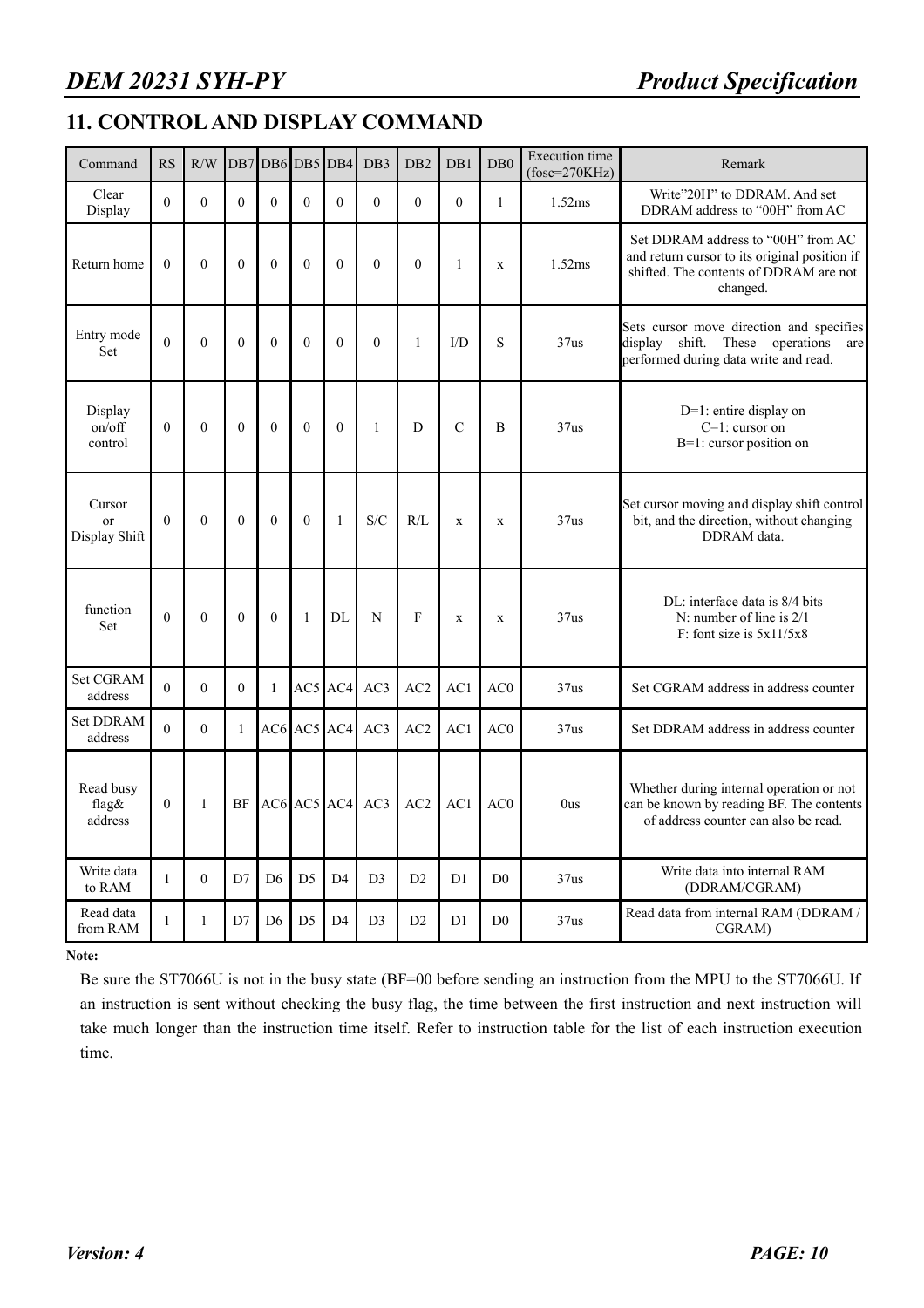### **12. STANDARD CHARACTER PATTERN (ST7066U-0A-B)**

| Upper(4bit)         | 0000                 | 0001 | 0010         | 0011         | 0100                                                                | 0101              | 0110                | 0111               | 1000 | 1001 | 1010           | 1011       | 1100              | 1101                  | 1110                     | 1111      |
|---------------------|----------------------|------|--------------|--------------|---------------------------------------------------------------------|-------------------|---------------------|--------------------|------|------|----------------|------------|-------------------|-----------------------|--------------------------|-----------|
| Lower(4bit)<br>0000 | <b>CG RAM</b><br>(1) |      |              | .<br>- -     | <b>HE</b><br>н.                                                     | H                 | ₩                   | m                  |      |      |                |            | ₩<br>ujul.        | .<br>œ<br>.           |                          |           |
| 0001                | (2)                  |      | i            | Í            | 医胃炎                                                                 | 医胃炎<br>Ē          | <br>                | . .                |      |      | 蒜              | -----<br>H | п<br>Ш.           |                       | <b>BILLIA</b>            |           |
| 0010                | (3)                  |      | Ħ            |              |                                                                     | j                 |                     | 医胃                 |      |      | m<br>E         |            |                   |                       | .                        |           |
| 0011                | (4)                  |      | W<br>m       | -----        | 医胃炎                                                                 | 医胃胃炎              | <br>---             | <br>an a<br>in a s |      |      | Η<br>.         | Ï<br>¢     | <br>.             | <br>ш.                | .<br><br>---             |           |
| 0100                | (5)                  |      | a italy<br>۰ | ۵Ē           | E                                                                   | -----             | W                   | 畫                  |      |      | ш.             |            | ŀ                 | 39                    | i                        |           |
| 0101                | (6)                  |      | 88.<br>æ     | ----         |                                                                     | E<br>i            | <br>بإيلي<br>ainini | I<br>i<br>ш        |      |      | ×              | ----<br>Ŧ  | Ħ                 | B                     |                          | ш<br>i.   |
| 0110                | (7)                  |      | п            | 医胃炎<br>ъ.    |                                                                     | Ē<br>ł            | Ì                   | i                  |      |      | 333            | Ħ          | ---<br>-----      | .<br>---              |                          | in an     |
| 0111                | (8)                  |      | 89           | ----         | 1 E E<br>a a s                                                      | E<br>Î            | m.<br>---           | Ē<br>н             |      |      |                | н.<br>J.   | ويحاد             | <br>æ                 | ۰.<br>a ala              | E         |
| 1000                | (1)                  |      | B            | 医胃炎          | i<br>i                                                              | Η                 |                     |                    |      |      |                |            |                   | Ξ<br>I                | ā                        | -----     |
| 1001                | (2)                  |      | Ŧ            | <br>44<br>н. | I                                                                   | E<br>€            | H                   |                    |      |      | п              | ----       | ĺ                 | Î.<br>Ē               | E<br>. .                 | i<br>.    |
| $1010\,$            | (3)                  |      | ĦЦ<br>н      | ×<br>99      | Œ.                                                                  | <b>FEBRU</b><br>Ħ | Ħ<br>ш.<br>н        | <br>m<br>H.        |      |      | Η              | <br>       | E<br>Ξ            | E<br>B<br>п           | в<br>н.<br>開             | an a<br>m |
| 1011                | (4)                  |      | Ħ<br>п.      | 99<br>Ħ      | İ<br>軍                                                              | E                 | 團                   | i.                 |      |      | Ħ<br>m e       | Ħ          | Ħ<br><b>BREE</b>  | ▦                     | m                        | ₩         |
| 1100                | (5)                  |      | H.           | 毒<br>۲       | İ                                                                   | 鼺                 | H                   | l                  |      |      | .<br>F         | EЕ<br>Ŧ    | 鞩<br>н            | 臘<br>×                | d.                       | 驒         |
| 1101                | (6)                  |      |              |              | i<br>Li<br>ij                                                       | .<br>鄘            | m                   | 轟                  |      |      | m.<br>-----    | 酣話         | Ħ                 | <br>F<br><b>A 6 6</b> | 嚸                        | H.<br>m   |
| 1110                | (7)                  |      | 99           | ш<br>崋       | I<br>l                                                              | m<br>H            | 驧                   | H.<br>25           |      |      | <b>THE</b><br> | 龖<br>W.    | Ħ                 | ۲                     | <br>İ                    |           |
| 1111                | (8)                  |      | п            | ---<br>н     | $\begin{array}{c} \bullet \bullet \bullet \bullet \end{array}$<br>i |                   | ---                 | Ш.<br>ч            |      |      | н              | E<br>i     | m<br>ш<br>٠<br>۲ł | m                     | $\sim$ 10 $\pm$<br><br>Ē | W         |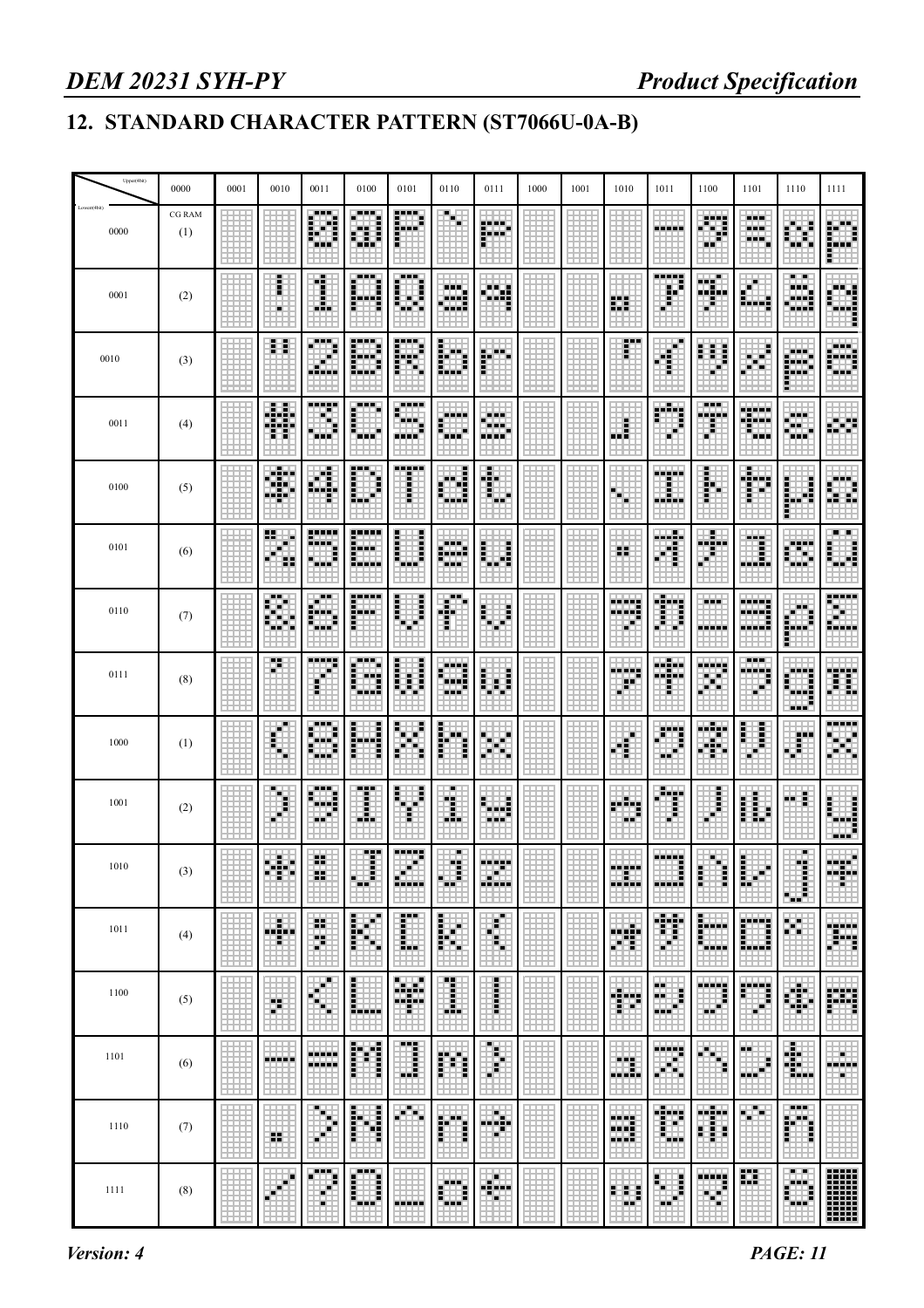### **13. QUALITY DESCRIPTION**

#### DEFECT SPECIFICATION:

Specific type-related items are covered in this sheet.

a: Table for Cosmetic defects (Note:  $nc = not counted$ ). Sizes and number of defects (Max. Qty)



Defect Type  $\vert$  Max. defect size  $\vert \mu m \vert$ d or L W Max. Quantity. Black or White Spots  $d \le 100$  nc  $100 < d \le 200$  5 Black or White Lines  $W \leq 10$ nc  $L \leq 5000$  $W \leq 30$ 3  $L \leq 2000$  $W \leq 50$ 2 Pinhole  $d \le 100$  $100 < d \le 200$ nc 1/segme nt (Total defects) (5) Segment Deformation  $W \le 100$  nc Bubble (e.g. under pola)  $d \le 150$  nc  $200 < d \leq 400$  3  $400 < d \le 600$  1



- b: Glass defects
- b1:Glass defects at contact ledge



b2:Glass chipping in other areas shall not be in conflict with the product's function.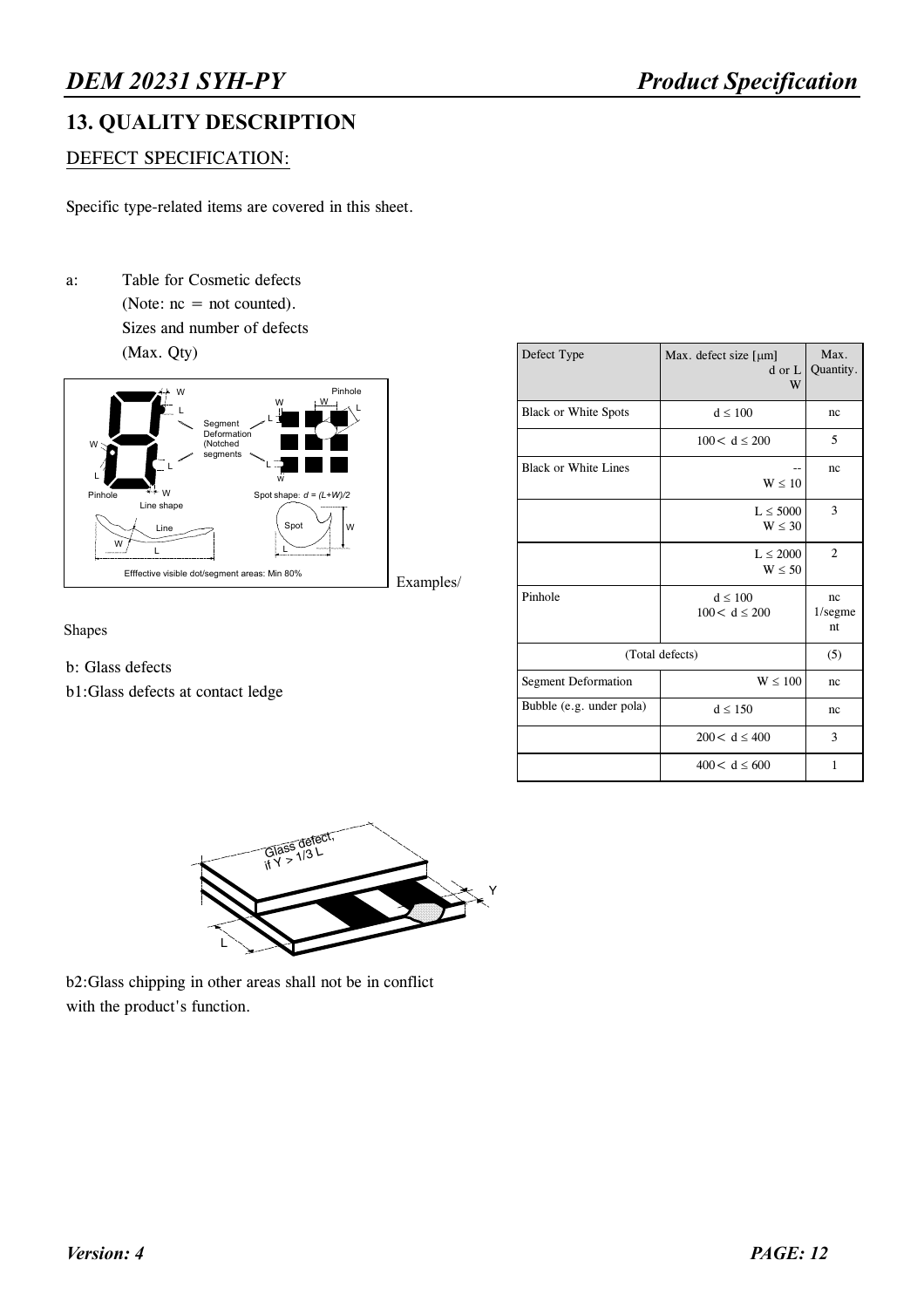### **14. MODULE ACCEPT QUALITY LEVEL (AQL).**

14.1 AQL Standard Value: Critical Defect =0.1, Major Defect=0.65; Minor Defect =2.5. 14.2 Inspection Standard: ANSI Z-1.4 Table Normal Inspection Single Sampling Level II.

#### **15. RELIABILITY TEST**

Operating life time: Longer than 50000 hours (at room temperature without direct irradiation of sunlight) Reliability characteristics shall meet following requirements.

| <b>TEMPERATURE TESTS</b>          | <b>NORMAL GRADE</b>                                                                         |  |  |  |  |  |  |  |
|-----------------------------------|---------------------------------------------------------------------------------------------|--|--|--|--|--|--|--|
| <b>High Temperature Storage</b>   | $+75^{\circ}$ C x 96hrs                                                                     |  |  |  |  |  |  |  |
|                                   | (Without Polarizer)                                                                         |  |  |  |  |  |  |  |
| Low Temperature Storage           | $-25^{\circ}$ C x 4hrs                                                                      |  |  |  |  |  |  |  |
| <b>High Temperature Operation</b> | $+70^{\circ}$ C x 96hrs                                                                     |  |  |  |  |  |  |  |
| Low Temperature Operation         | $-20^{\circ}$ C x 4hrs                                                                      |  |  |  |  |  |  |  |
| High Temperature, High Humidity   | $+70^{\circ}$ C x 95%RH x 96hrs                                                             |  |  |  |  |  |  |  |
|                                   | (Without Polarizer)                                                                         |  |  |  |  |  |  |  |
| <b>Thermal Shock</b>              | $-20^{\circ}$ C x 30min. $\triangleleft$<br>$10s \quad 5Cycles$<br>$+70^{\circ}$ C x 30min. |  |  |  |  |  |  |  |
| <b>Vibration Test</b>             | Frequency x Swing x Time<br>$40Hz$ x 4mm x 4hrs                                             |  |  |  |  |  |  |  |
| Drop Test                         | Drop Height x Times<br>1.0m x 6times                                                        |  |  |  |  |  |  |  |